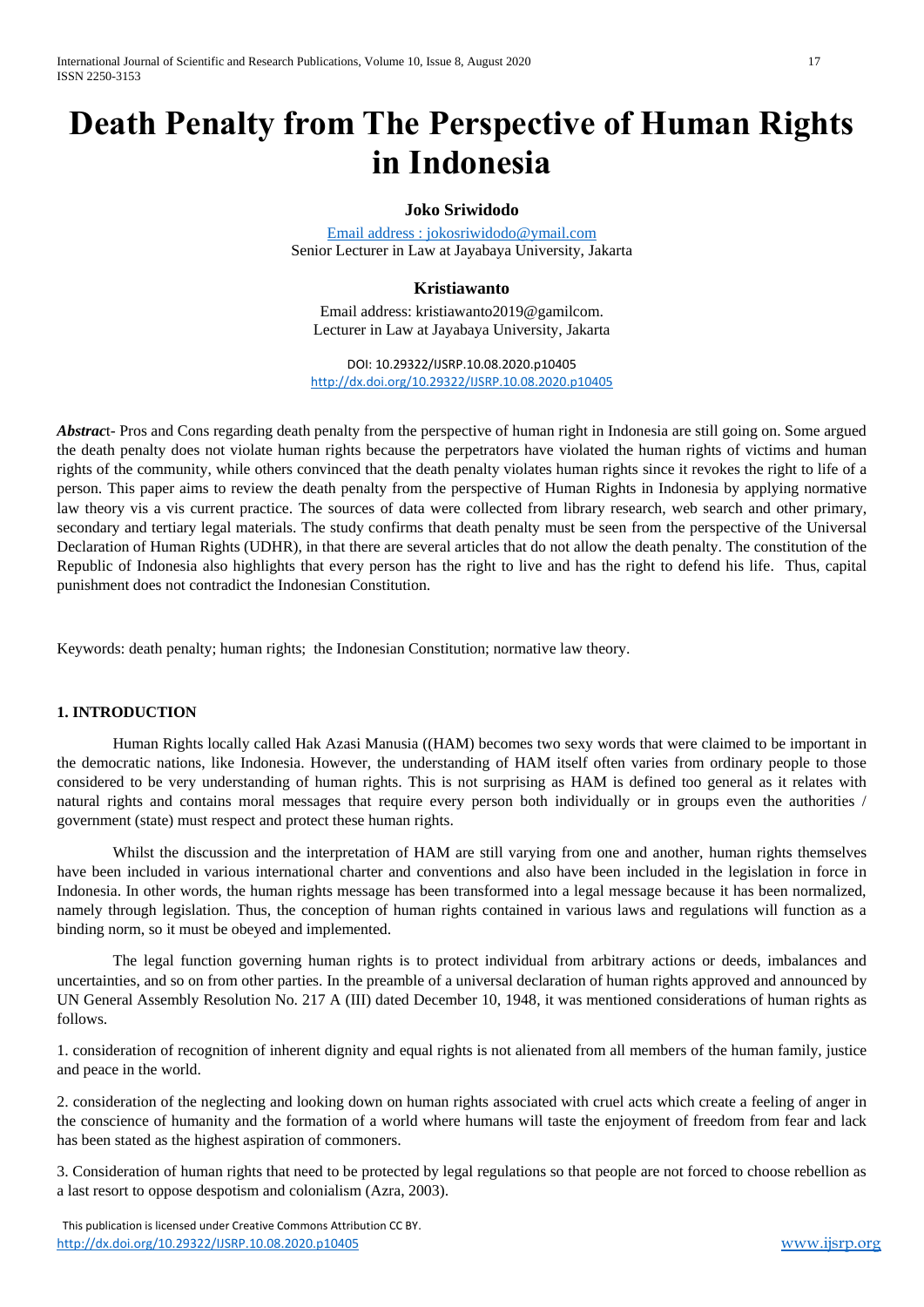In the 1945 Constitution of the Republic of Indonesia, especially in the preamble and in the body of the constitution, it was stated clearly that a nation has right to independence or freedom apart from all forms of colonialism not only apply to the Indonesian people only, but to all nations in the world (opening paragraph I) and what is important for the Indonesian people is that stated in (paragraph IV opening) that the goal of the Indonesian government towards the international world is "participating in carrying out world order based on independence, eternal peace and social justice", and what is unique to the state and nation of Indonesia is that independence and Indonesian nationality in a rule of law based on "Pancasila"

 Regarding human rights, the 1945 Constitution seems have no detail affirmation. This is not surprising considering that the problem of the 1945 Constitution was compiled at the end of the Japanese occupation in an atmosphere of urgency which was very limited time to allow human rights to be stated in details. Human rights were formulated further in 1949/1950. As a consequence, the opening of the 1945 Constitution contains the following principles: (1) Indonesian independence is actually a blessing from God's grace; (2) The entire Indonesian people and the state and nation are protected; (3). The state promotes public welfare and enlightens the life of the nation; (4). The state participates in carrying out world order based on independence, eternal peace and social justice; and (5) The Republic of Indonesia is a law based on Pancasila. Whereas the rights and obligations stated in the 1945 Constitution, namely: (a) Article 27, paragraph (1) states that "all citizens are at the same position in law and government. And it is obligatory to see the law and government without exception, Paragraph (2) states that: "every citizen has the right to work and a decent living for humans"; (b). Article 28 states that "freedom of association and assembly shall express thoughts both orally and in writing and others shall be stipulated by law"; and (c). Article 29 paragraph (2) states that "the state guarantees the freedom of the population to embrace their respective religions and to worship and their beliefs".

The brief description above seems to be unclear in explaining public regarding the death capital punishment form the perspective of human rights, this is shown from the facts of the growing opinions whether or not the death penalty does or does not violate human rights. Some argue death penalty does not violate human rights because the perpetrators have violated the human rights of the victims and the human rights of the community. While the rest argue that death penalty is considered to violate human rights because it revokes the right to life of a person. Due to this reason, the objective of this study is to review the death penalty from the perspective of Human Rights in Indonesia by applying normative legal research focusing on an inventory of positive law, principles and doctrine of law, legal discovery, systematic law, synchronization levels, comparative law and legal history. However, before detail of overview is discussed, the following section will highlight relevant literature associated with the scope of criminal law, death penalty and human rights in section 2. Section 3 deals with detail results and discussion addressing death penalty from the perspective of human rights. Finally, concluding notes are drawn in Section 4.

#### **2. LITERATURE REVIEW**

#### *2.1 Criminal Law*

The word 'criminal' comes from the Dutch (*Starf*), which basically can be interpreted as suffering (misery) intentionally dropped on someone who has been proven guilty of committing a crime. There are several experts who give opinions regarding the definition of criminal. Vanhamel, for instance, defines criminal is a special suffering that has been inflicted by the authority that has the authority to impose a criminal on behalf of the state as the responsibility of public law order for a violator, which is solely because the person has violated a rule of law which must be upheld by the state. Simons, further stated that criminal is a suffering which by criminal law has been associated with violation of a norm, which by a judge's verdict has been handed down for a guilty person (see, [www.pengertianahli.com\)](http://www.pengertianahli.com/).

Moeljatno (1993), however, detail the definition of criminal law as the part of the whole applicable law in a country, which establishes the basics and rules for: (a) determining which actions should not be carried out, which are prohibited, accompanied by threats or sanctions in the form of certain penalties for anyone who violates the prohibition; (b) determining when and in what ways those who have violated the restrictions can be imposed or convicted as threatened; and (c) determining by how the imposition of criminal acts can be carried out if there is a person who is suspected of violating the prohibition.

Criminal Law as a law that regulates acts that are prohibited by the Act and results in the imposition of penalties for those who commit them and fulfil the elements of the acts mentioned in the Criminal Law. Such actions are prohibited in the Criminal Code, Corruption Law, Human Rights Law and so on. Criminal law is the law that regulates what acts are prohibited and provides penalties for those who break them. While criminal acts are prohibited acts. Moeljatno (1993) pointed out that a criminal act is an act that is prohibited by a legal regulation which prohibits criminal sanctions in the form of certain penalties, for those who violate the prohibition.

It can also be said that a criminal act is an act that is prohibited and threatened with crime, as long as it is necessary to remember that the prohibition is aimed at the act, while the criminal threat is directed at the person who caused the event. Between prohibitions and criminal threats there is a close relationship between the incident and the person who caused the incident. To express the close relationship, words of action are used, that is, an abstract understanding that refers to the two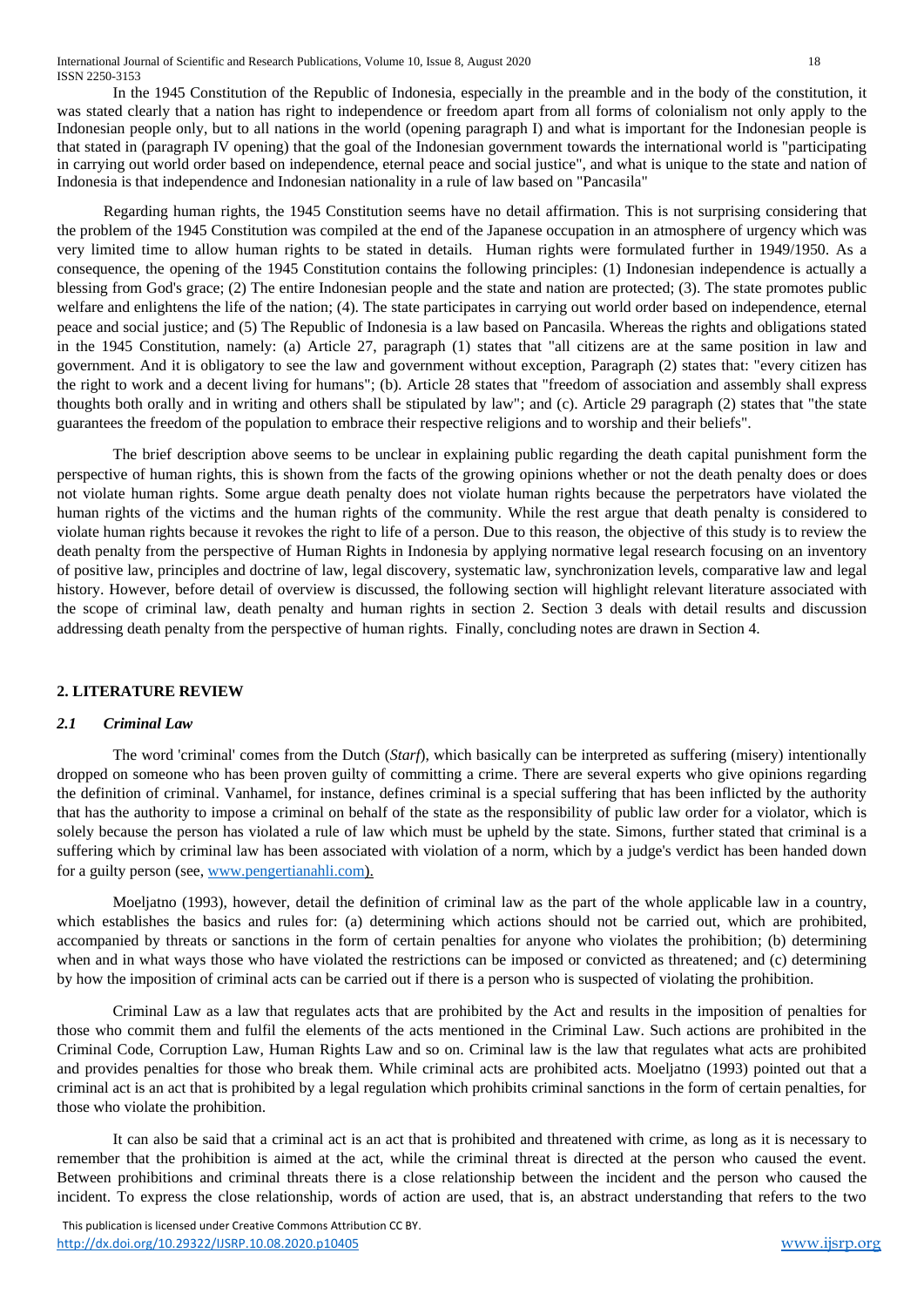concrete conditions. The first is the occurrence of a certain event and the second is the existence of the person who caused the event. Roeslan Saleh (1981) put forward his opinion regarding criminal acts, namely as acts which by criminal law are stated as prohibited acts. Thus, the criminal act only shows the nature of the prohibited act and is threatened with criminal action (Bambang Purnomo, 1976). So criminal acts are separated from criminal liability separated by mistakes. Another case *strafbaarfeit* includes the notion of crime deeds and mistakes.

Whereas according to the provisions of Article 10 of the Criminal Code there are several types of sentences that can be imposed on someone who has committed an act of crime, in which the sentence to be imposed can be in the form of:

# *a. Criminal principal*.

#### 1) Criminal death

Many countries have abolished the death penalty. These countries include the Netherlands since the seventeenth century. In Indonesia the death penalty is sometimes still applied for some sentences although there are still many pros and cons to this punishment.

# 2) Criminal imprisonment

Criminal imprisonment is one form of criminal deprivation of liberty. There are several systems in imprisonment, namely, (1) *Pensylvanian* System that is convicts according to this system are included in separate cells, he must not accept guests from both outside and fellow prisoners, he must not work outside the cell, the only job is to read the sacred books given to him. Because the implementation is carried out in cells, it is also called the *Cellulaire* System. (2) Auburn System that is at night he is put in a cell individually, during the day he is required to work with other prisoners, but may not talk to each other, usually called the Silent System; and (3) Progressive System that is method of carrying out criminal activities according to this system is gradual, usually called the English / Ire System.

# 3) Criminal confinement and substitute confinement

Criminal confinement is also a form of criminal deprivation of liberty, but this confinement is in some ways lighter than imprisonment. This consists of criminal substitute confinement as a substitute for criminal fines that are not paid by the convicted person. A substitute imprisonment can also be imposed if the convict does not pay the estimated price of the booty that was not delivered by the convicted person; and penalty fines which are penalties in the form of a person's obligation to develop a legal balance or atone for his sin by paying a certain amount of money. If the convict is unable to pay the fines imposed on him, it can be replaced with imprisonment. This criminal is called a substitute confinement crime. The maximum of a substitute confinement is 6 months and may be 8 months in the event of repetition, sharing or application of article 52 or article 52 a of the Criminal Code (Teguh Prasetyo, 2014).

# *b. Additional Crimes*

Additional crimes consist of revocation of certain rights, expropriation of certain items, and announcement of the judge's decision.

The purpose of punishment can be sought by us on the basis of justification for punishment or conviction. Regarding the basis of justification for criminal prosecution, there are two theories, namely based on absolute theory, relative theory, and combined theory. According to absolute theory, the goal of punishment lies in the criminal law itself. Whoever commits a criminal offense must be sentenced. While according to relative theory, the purpose of punishment is to: (a) prevent crime from happening; (b) to scare so others don't commit crimes; (c) improve the person who commits a crime; and (d) provide protection to the public against crime. According to the combined theory, which is a combination of absolute and relative, the purpose of criminal impose is because the person committed a crime and so that he does not commit another crime (Siti Soetami, 1992).

# **2.2.** *Death Penalty*

The death penalty is a crime that has been formulated in the Indonesian criminal code since January 1, 1918, article 10 of the Criminal Code mentions a basic crime, which in 1870 was abolished in the Netherlands, whereas the death penalty itself means a criminal sentence for a serious crime that requires a convicted person to die, in the form of hanging, shooting, etc. In the Indonesian Penal Code, this have been written and has been promulgated as one of the criminal sentences (Andi Hamzah, 1985).

Capital punishment is part of the types of criminal acts that are based on Indonesia's positive criminal law. This form of crime is a sentence carried out by taking someone's life that violates the provisions of the law. This criminal is also the oldest and most controversial punishment of various other criminal forms. The aim was to carry out and carry out the death penalty so that the public would pay attention that the government did not want any disturbance to the security that was feared by the public.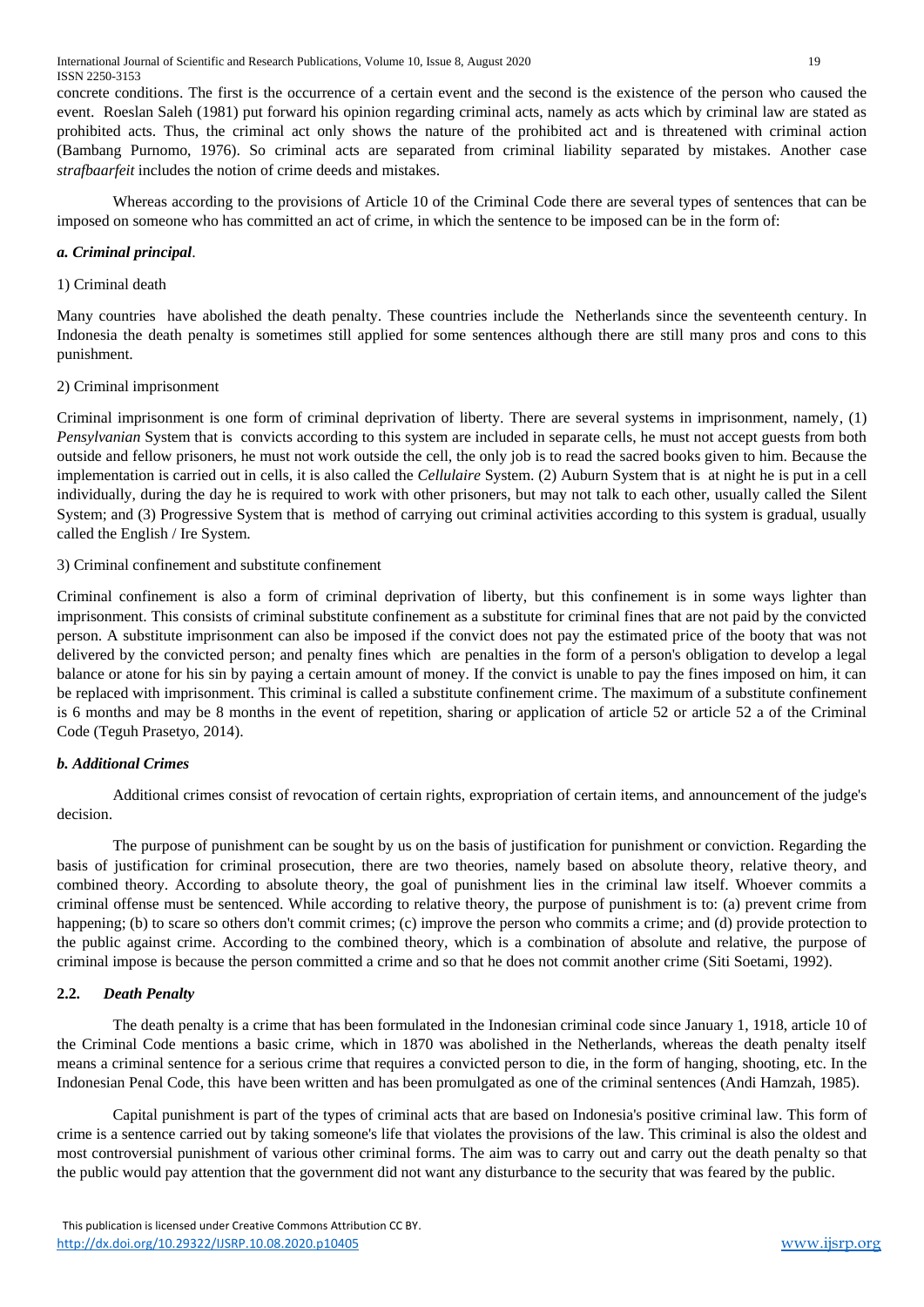Actually, capital punishment in Indonesia has been going on since the previous ancestors, namely since the kingdom, although in that period has not been enacted as a whole only partially used it, and during the Dutch colonial period began the capital punishment was strengthened and fully introduced by the Dutch government to the Indonesian people with promulgates and includes capital punishment in the law.

From this, the Indonesian Penal Code has listed the capital punishment which if it has been determined as a basic crime even though it is currently being re-processed by the government for the determination of the death penalty as a basic crime, but in actual review the death penalty may need to be due to being able to deter and suppress and intimidate follow the villain, and relatively cause no pain if carried out appropriately (Andi Hamzah, 1985).

Based on historical, capital punishment is not a relatively new form of punishment in Indonesia. This criminal has been known since the days of the kingdoms. This can be proven by observing the types of criminal according to customary law or the law of the ancient kings, for example: (a) Stealing is sentenced to be chopped off, as practiced in Aceh; (b) Capital punishment is carried out by cutting up the flesh from the body (Sayab), pounding the head (sroh), decapitating and then stabbing his head with a stick (tanjir), and so on.

The purpose of giving the death sentence is actually intended to provide a deterrent effect and to give the right punishment for the perpetrators of serious crimes or even gross human rights crimes, which may affect other individuals so that they think longer in committing serious crimes. From the existence of capital punishment, it is possible to produce more results than other crimes that may be overlooked by many perpetrators of criminal acts.

# *2.3. Human Rights*

Rights are normative elements inherent in every human beings. In their application, there are in the scope of equality rights and freedom rights related to their interactions between individuals or agencies. Rights is also something that must be earned. The issue of human rights is something that is often discussed especially in the current era of freedom. Human rights have been more attention in the reform era than in the era before the reform. Keep in mind that in terms of fulfilling rights, we live not alone and we live socializing with others. We must not violate other people's human rights in our efforts to obtain or fulfil our human rights. In other words, the freedom of our human rights is limited by the human rights of others.

Human rights are the basic rights that humans have had since humans were born. Human rights can be formulated as rights inherent in our nature as humans, which if there were no such rights, it would be impossible for us to live as humans. This right is owned by humans solely because it is human, not because of a gift from society or a gift from the state. So human rights are not dependent on the recognition of other humans, other communities or other countries, but the gift of God to us ( Kaelan, 2002).

Human rights are basic rights possessed by humans, in accordance with their nature. In the opinion of Jan Materson (from the UN Human Rights Commission), in Teaching Human Rights, the United Nations as quoted by Baharuddin Lopa stressed that human rights are rights inherent in every human being, without which it is impossible for humans to live as humans. John Locke states that human rights are rights granted directly by God the Creator as natural rights. Article 1 of Law Number 39 Year 1999 concerning Human Rights states that Human Rights are a set of rights inherent in the nature and existence of humans as God's creatures and are His gifts that must be respected, upheld and protected by the state, law , the government and everyone, for the sake of honor and protection of human dignity (Mansyur Effendi, 1994).

Human rights exist and are inherent in every human being. Therefore, it is universal, meaning that it applies everywhere and for anyone and cannot be taken by anyone. This right is needed by humans in addition to protecting themselves and their human dignity is also used as a moral foundation in associating or dealing with fellow human beings. In each right inherent obligation. Therefore, in addition to human rights, there are also human rights obligations, which are obligations that must be carried out to uphold or uphold human rights.

On November 10, 1948, the General Assembly of the United Nations (UN) began to agree on a new agreement. Located in Paris, France, the Universal Declaration of Human Rights was issued. Originating from the first breakthrough, finally in 1950 began to be commemorated annually as Human Rights Day.

After the historic declaration was made, each country tried to declare their respective human rights. They are protected legally for their freedom in a country. In the declaration, there were at least 30 written and agreed human rights (see for details <https://internasional.kompas.com/read/2018/12/10/17055301/ini-30-macam-hak-asasi-manusia-menurut-pbb?page=all> ). These include as follows : (a). born free and treated equally. We are all born free. We all have our own thoughts and ideas. We all need to be treated the same way. (b) Rights without discrimination. Everyone has the right to all rights and freedoms without any distinction, such as race, colour, sex, language, religion, political opinions or otherwise, national or social origin, property, birth, or other status. (c) Right to Life. We all have the right to live, and live in freedom and security. (d) Rights without slavery. No one will be detained in slavery or slavery practices; slavery and the slave trade were prohibited in all forms; (e) Be free from torture and degrading treatment. No one will experience torture or cruel, inhuman or degrading treatment or punishment. (f) Right to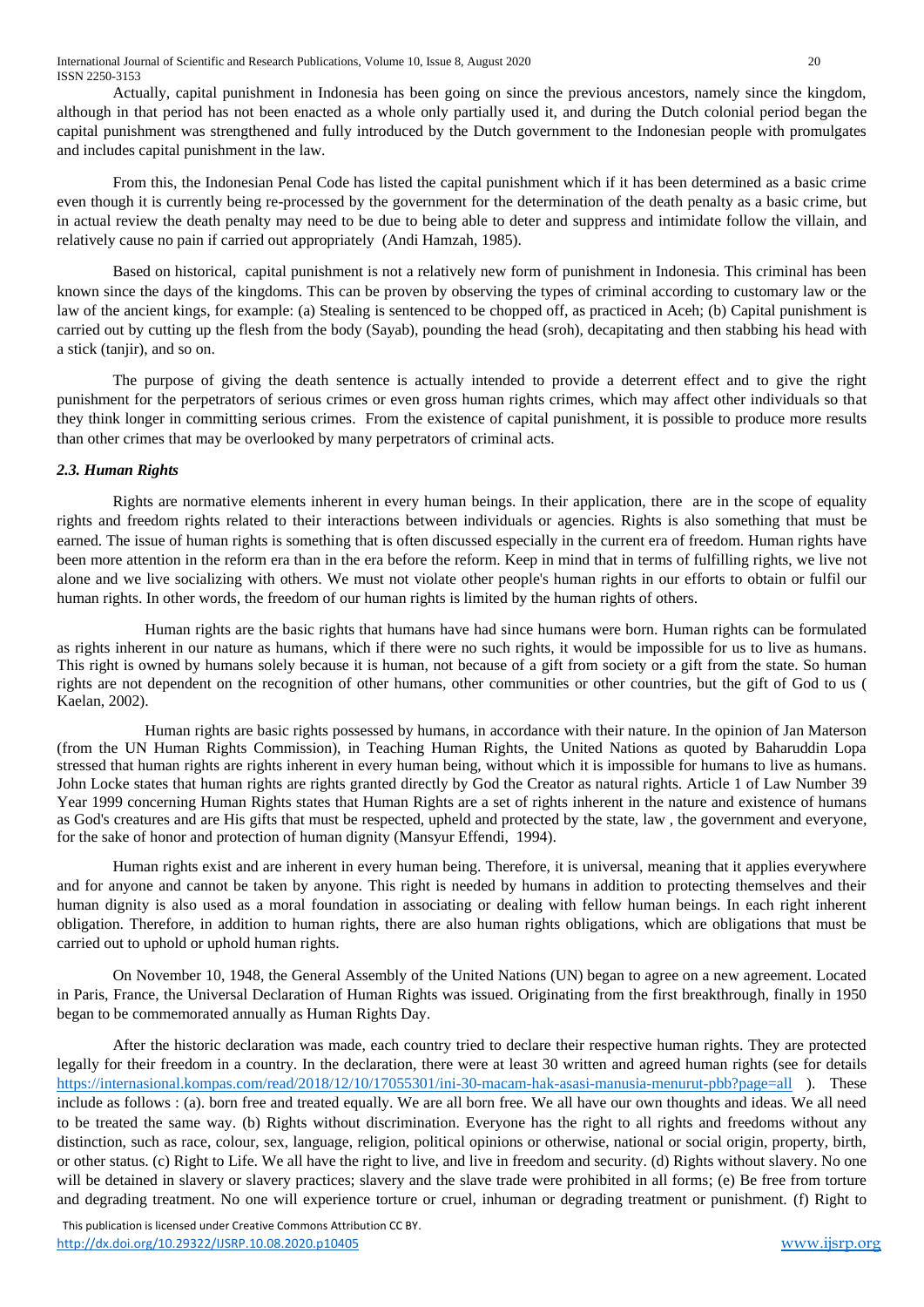recognition as a person before the law. Everyone has the right to be recognized everywhere as a person before the law. (g) Right to equality before the law. All are equal before the law and are entitled without discrimination to equal legal protection. All have the right to equal protection against any discrimination that violates this declaration and against any incitement to such discrimination.; (h) the freedom protected by law. Every person has the right to an effective remedy by a competent national court for actions that violate the basic rights granted to him by the constitution or by law. (i) Freedom from arbitrary arrest and alienation. No one has the right to put someone in prison without a good reason or send someone away from a country without reason. (j) Right to public hearings. Everyone has the right to full equality when in public. When someone stumbles on legal issues, he is entitled to get protection from the public. (k) Right to be presumed innocent, until proven guilty. There is no one to blame for doing something until proven guilty. When people say someone did something bad, they have the right to show that it is not right (defence). (l) Privacy rights. Every person has the right to legal protection against interference or attacks on him. They will get their privacy protection. (m) Right to freedom of movement. Everyone has the freedom to go to other regions, settle or travel anywhere; (n) The right to find a safe place to live. Everyone has the right to seek and enjoy freedom in other countries to be free from persecution. (o) Nationality rights. Every person has the right to citizenship and no one can lose his citizenship without cause; (p) Right to marry and have a family. Every adult has the right to marry and have a family if they want. Men and women have the same rights when they are married, and when they are separated. (q) Property rights. Everyone has the right to own something or share it. Nobody has to take someone's things without a good reason; (r) Freedom of religion and thought. Everyone has the right to freedom of thought, conscience and choice of religion. This right includes freedom to change his religion or beliefs, and freedom, either alone or in community with others and publicly or privately, to manifest his religion or beliefs in teaching, practicing, worshiping and being pious; (s) Freedom of expression. Everyone has the right to freedom of opinion and expression. This right includes freedom to hold opinions without interference and to seek, receive and impart information and ideas through any media and without any limitations; (t) Right to general assembly. We all have the right to meet our friends and work together peacefully to defend our rights. There is no freedom for someone to force the rights of others to participate in certain meetings;(u) The right to democracy. We all have the right to take part in the government of our country. (v) Social security rights. Everyone as a member of the community has the right to social security and the right to realization, through national efforts and international cooperation and in accordance with their respective organizations and resources; (w) Right to work and as a worker. Every adult has the right to do work, with a fair salary for their work, and to join a union; (x) Right to rest and relax. Everyone has the right to relax and unwind, including restrictions on reasonable working hours and periodic paid holidays; (y) Food and shelter. Everyone has the right to a good life. Mother and children, parents, unemployed or sick, and everyone has the right to be treated when sick. One also has the freedom to choose food; (z) Right to education, right to participate in the cultural life of the community; right to a just world, and responsibility,

# **3. RESULTS AND DISCUSSION**

#### **3.1 Death Penalty**

The implementation of capital punishment in Indonesia was originally carried out according to the provisions in Article 11 of the Indonesian Criminal Code which states that capital punishment is carried out by the executioner of hanging by tying the neck of the convicted with a snare on a hanging pole and dropping the board from under his feet. Because it was felt to be inappropriate, the article mentioned above was amended with the provisions of Staatsblad 1945 Number 123 and entered into force on August 25, 1945. Article 1 of the regulation states that deviates from what is stipulated in other laws, capital punishment is imposed on civilians (not the military), as long as it is not otherwise determined by the governor general to be carried out by shooting dead . The provisions for its implementation are detailed in Law No. 2 (PNPS) in 1964.

Based on the above information it can be concluded that the execution of the death penalty in Indonesia currently in force is carried out by shooting to death rather than by hanging the convicted person on gallows. Some of the most important provisions in the implementation of capital punishment are as follows: 1) Three days before the execution of the death penalty, the high prosecutor or the prosecutor concerned notifies the convicted person and if there is a wish of the convicted person to express something then the message is received by the prosecutor; 2) If the convict is pregnant must be postponed until delivery; 3) The place of the execution of capital punishment is determined by the Minister of Justice in the jurisdiction of the court of first level court concerned; 4) The Regional Police Chief concerned is responsible for its implementation; 5) The death penalty is carried out by police firing squad under the leadership of a police officer; 6) The Regional Police Chief concerned must attend the implementation; 7) Implementation may not be in public; 8) The funeral is left to the family; 9) After completion of the execution of the death sentence, the Prosecutor must produce an official report on the execution of the death sentence, which then copies of the decision must be included in the court's decision.

Indonesia itself is one of the countries that impose capital punishment. Based on the records of various International Human Rights Institutions, Indonesia is one of the countries that still applies the threat of capital punishment in its criminal law system. However, the largest countries in the world included in the retentionist country is the United States. Although this country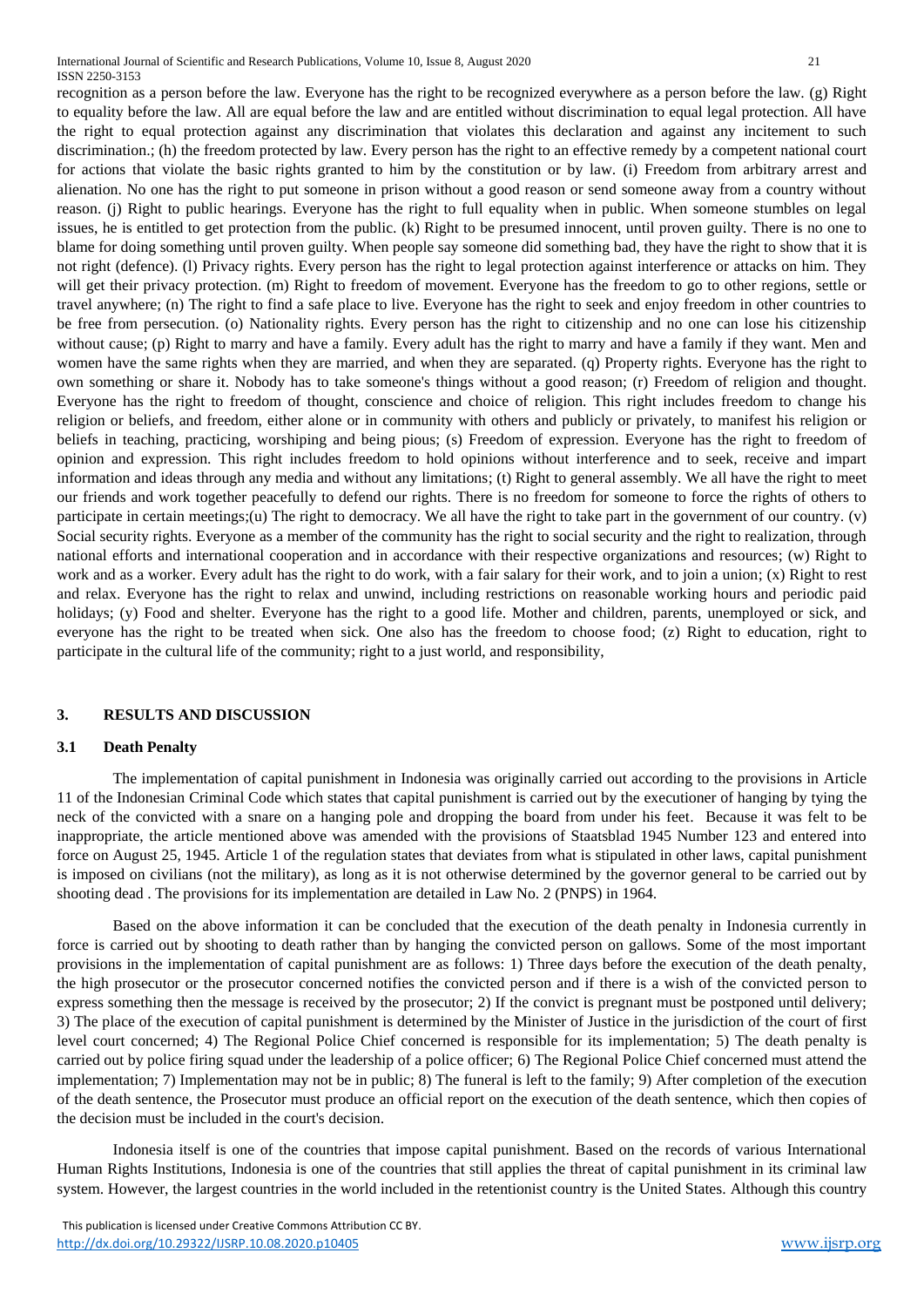is one of the countries with the most echoes in calling for human rights protection in the world. But in reality, it still enforces the threat of capital punishment, also in military law.

The results of a number of studies on crime do not show a correlation between the death penalty with reduced crime rates. Some studies show that those who have been convicted of murder (also those who are planning) usually do not commit violence in prisons. Likewise, after leaving prison they no longer commit violence or the same crime. On the other hand, some experts criticize that a legal perspective cannot reach the legal complexity of criminal cases where the victim cooperates with the perpetrators of the crime, where the individual is the victim or the perpetrator of the crime, and where the person who appears to be the victim is in reality the perpetrator of the crime.

Capital punishment is a form of punishment that since hundreds of years ago has reaped the pros and cons. The pros and cons do not only occur in Indonesia, but occur in almost all countries that exist today. Every legal expert, human rights activist and others always rely on the pros and cons of opinions on the death penalty institution with logical and rational reasons.

The tendency of experts who agree with capital punishment is still maintained, generally based on conventional reasons, namely the need for capital punishment is needed to eliminate people who are considered endangering public or state interests and are deemed irreparable, while those who are counter to capital punishment usually make the reason for the death penalty is contrary to human rights and is a form of crime that cannot be remedied if after the execution is carried out an error is found in the sentence handed down by the judge. As for some experts and figures who support the existence of capital punishment are:

a. Jonkers, supported the death penalty with his opinion that criminal reasons cannot be withdrawn, if they have been carried out" is not an acceptable reason to declare "capital punishment unacceptable. Because in court a judge's decision is usually based on the right reasons (Andi Hamzah & A. Sumangelipu, 1985).

b. Lambroso and Garofalo, argue that capital punishment is an absolute tool that must be present in society to eliminate individuals who cannot be repaired anymore. Individuals are certainly people who commit extraordinarily serious crimes (extra ordinary crime).

c. Hazewinkel Suringa, argues that capital punishment is a form of punishment that is needed in a certain period, especially in the case of a transition of power that switches in a short time. The author of such a document is based on Suringa's opinion which states that capital punishment is a radical cleansing tool that at every revolutionary time we can quickly use it (Andi Hamzah & A. Sumangelipu, 1985).

d. Barda Nawawi Arief, explicitly in a book stated that capital punishment still needs to be maintained in the context of the renewal of the National Criminal Code. His opinion stated: "that although the death penalty is maintained, it is mainly based as an effort to protect the community (so it emphasizes more or is oriented to the interests of the community), but in its application it is expected to be selective, cautious and also oriented towards the protection / interests of individuals (criminal acts ). See Barda Nawawi Arief ( 2005).

Furthermore, whether or not the capital punishment is unconstitutional has actually been answered in the Constitutional Court's ruling on the Material Testing Application for Law Number 22 of 1997 Concerning Narcotics against the 1945 Constitution which was filed by four death row convicted narcotics cases through their legal counsel regarding the unconstitutionality of the death penalty stipulated in Act Number 22 of 1997 concerning Narcotics. Based on the decision of the Constitutional Court, it is expressly stated that the threat of capital punishment in Law Number 22 of 1997 concerning Narcotics is not contrary to the Constitution. By analogy, a conclusion can be drawn that capital punishment is not an unconstitutional act. Sounds of the Conclusions of the Constitutional Court Decision on the petition, which states: Provisions of Article 80 Paragraph (1) letter a, Paragraph (2) letter (a), Paragraph (3) letter a; Article 81 Paragraph (3) letter (a); Article 82 Paragraph (1) letter a, Paragraph 2 (letter) a and Paragraph (3) letter a in the Narcotics Law, as long as those concerning the threat of capital punishment, do not conflict with Article 28A and Article 28I paragraph (1) of the 1945 Constitution.

Based on this information, it can actually be clearly stated that capital punishment does not contradict the Constitution of our Country and still deserves to be maintained in positive criminal law. However, based on this decision, the renewal of criminal law related to capital punishment should be taken seriously in the future, as follows:

a. Capital punishment is no longer a basic crime, but as a specific and alternative criminal offense;

b. Death sentences can be sentenced to probation for ten years which if the convicted convict behaves can be changed to life imprisonment or for 20 years;

c. Death penalty cannot be imposed on minors;

d. Execution of capital punishment on pregnant women and mentally ill people is suspended until the pregnant woman gives birth and the death row inmate who is mentally recovered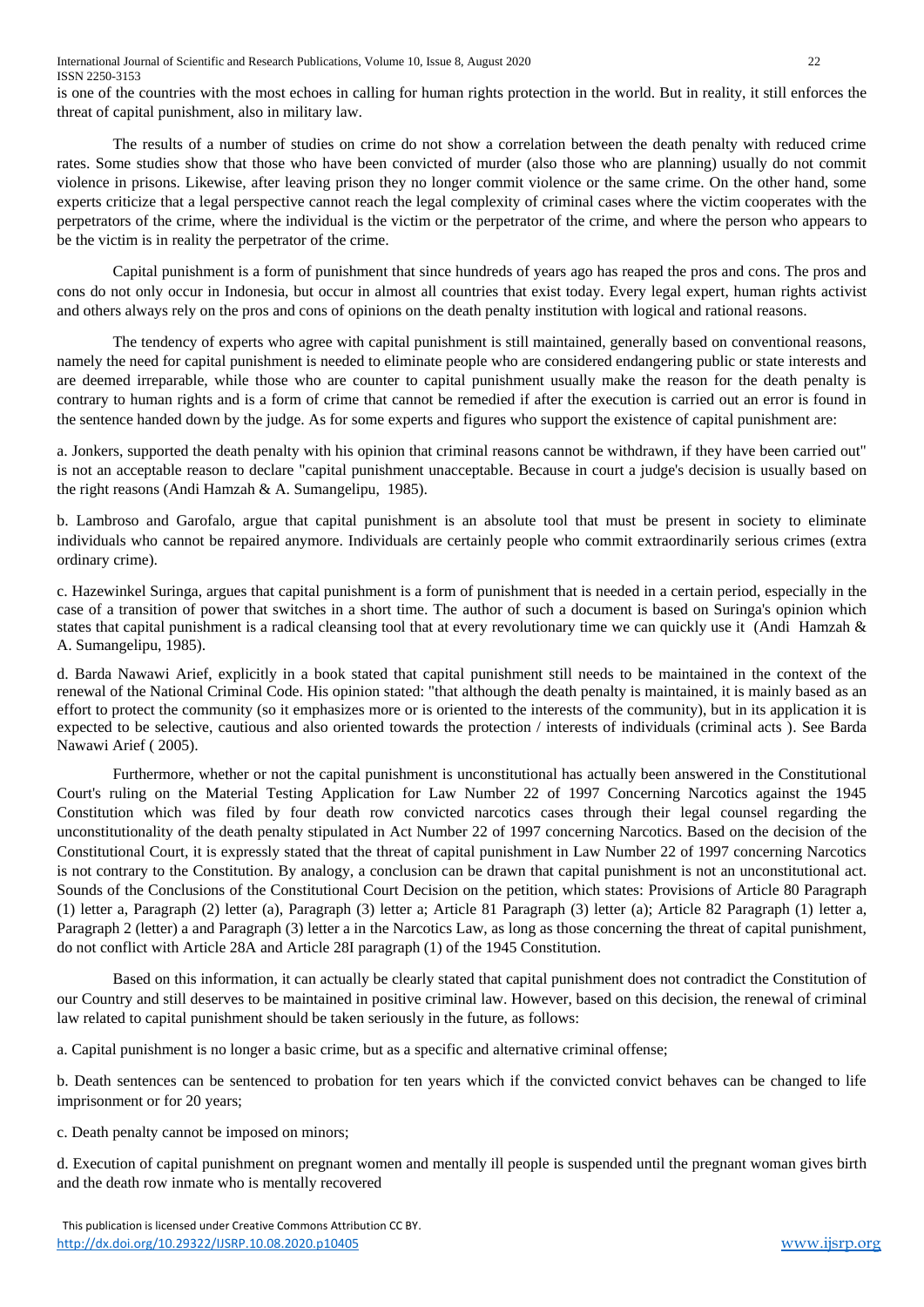International Journal of Scientific and Research Publications, Volume 10, Issue 8, August 2020 23 ISSN 2250-3153

So, based on the description of the opinion above, it can be emphasized that the supporters of capital punishment in modern times merely make capital punishment as an instrument to protect society and the State in both preventive and repressive forms. Repressive here is not making those who are governed vulnerable and weak like authoritarian rule which makes capital punishment as a tool to get rid of people who are in conflict with the authorities. In addition, in the formulation of the new National Penal Code, in the case of capital punishment, it must pay attention to the sound of the decision above.

Likewise, the opinions of experts and figures who contravene capital punishment are not insignificant, and they also rely on an argument on the basis of scientific thinking. A classic figure who is very well known for his vocabulary against capital punishment is an Italian national named Beccaria. Beccaria's reason for opposing capital punishment is a process that is carried out in a very bad way against someone who is accused of killing his own child (some time after the execution can be proven that the verdict is wrong). Likewise, stated by Ferri who is also an Italian national in matters against capital punishment, argues that in order to protect those who have the predisposition to a crime, it is enough to have a life sentence, there is no need for capital punishment.

Some reasons for those who oppose the death penalty include the following:

 $\Box$  Once the death sentence is imposed and implemented, there is no way to improve it if it turns out that in its decision the law contains a mistake.

 $\Box$  Death penalty is contrary to humanity.

 $\Box$  By imposing capital punishment, efforts will be made to improve the convicted person.

 $\Box$  If capital punishment is seen as an attempt to frighten potential criminals, then that view is wrong since capital punishment is usually carried out not in public.

 $\Box$  A sentence of death usually involves the compassion of the community, thereby inviting protest actions.

 $\Box$  In general, heads of state are more inclined to change capital punishment with limited or life imprisonment.

The reasons for those who tend to maintain the existence of the sentence or death sentence they express their opinions as follows:

 $\Box$  From a juridical point of view with the abolition of the death penalty, an important tool for the better application of criminal penalties is lost.

 $\Box$  Regarding the mistake of the judge, it can indeed happen however well the law was formulated. This mistake can be overcome by a stage of legal efforts and implementation.

 $\Box$  Regarding the reparation of the convicted person, of course it is intended that the person concerned is returned to the community well, if if sentenced to life imprisoned it returns again to the life of the community.

The execution of death in Indonesia is not only based on the above information. For example, in Aceh executions can be carried out with a javelin, in Bali can be carried out by drowning into the sea, whereas in Batak tribes carried out with an alternative system where if the killer does not pay the wrong money then the execution can be carried out, and various other types of executions. By paying attention to the customs (adat) and customary law from Aceh to Irian showing us the death penalty is known by all tribes in Indonesia.

The application of criminal law by the Dutch government in the territory of Indonesia is enforced based on the enactment of "Wet Boekvan Strafrecht" which came into force on January 1, 1918. In this provision, capital punishment is determined as one of the main criminal types as stipulated in article 10. The execution of capital punishment is carried out with a sentence hanging as stipulated in article 10 of the Criminal Code. Then with Staatsblad 1945 Number 123 issued by the Dutch government, capital punishment was handed down by being shot dead. This is reinforced by Presidential Decree Number 2 of 1964 of 1964, State Gazette of 1964 Number 38 was then stipulated into Law number 5 of 1969 which stipulates that capital punishment is carried out by shooting dead convicts. In this case the execution must be attended by the Prosecutor (Head of the Public Prosecutor's Office) as the executor and technically the execution is carried out by the police firing squad.

In Indonesia, up to now there are still approximately 6 laws and regulations that still have threats, the death penalty includes:

Criminal Code.

□ Emergency Law No. 12 of 1951 concerning Firearms.

□ Law No.15 of 2003 concerning Eradication of Terrorism Criminal Acts.

 This publication is licensed under Creative Commons Attribution CC BY. <http://dx.doi.org/10.29322/IJSRP.10.08.2020.p10405> [www.ijsrp.org](http://ijsrp.org/)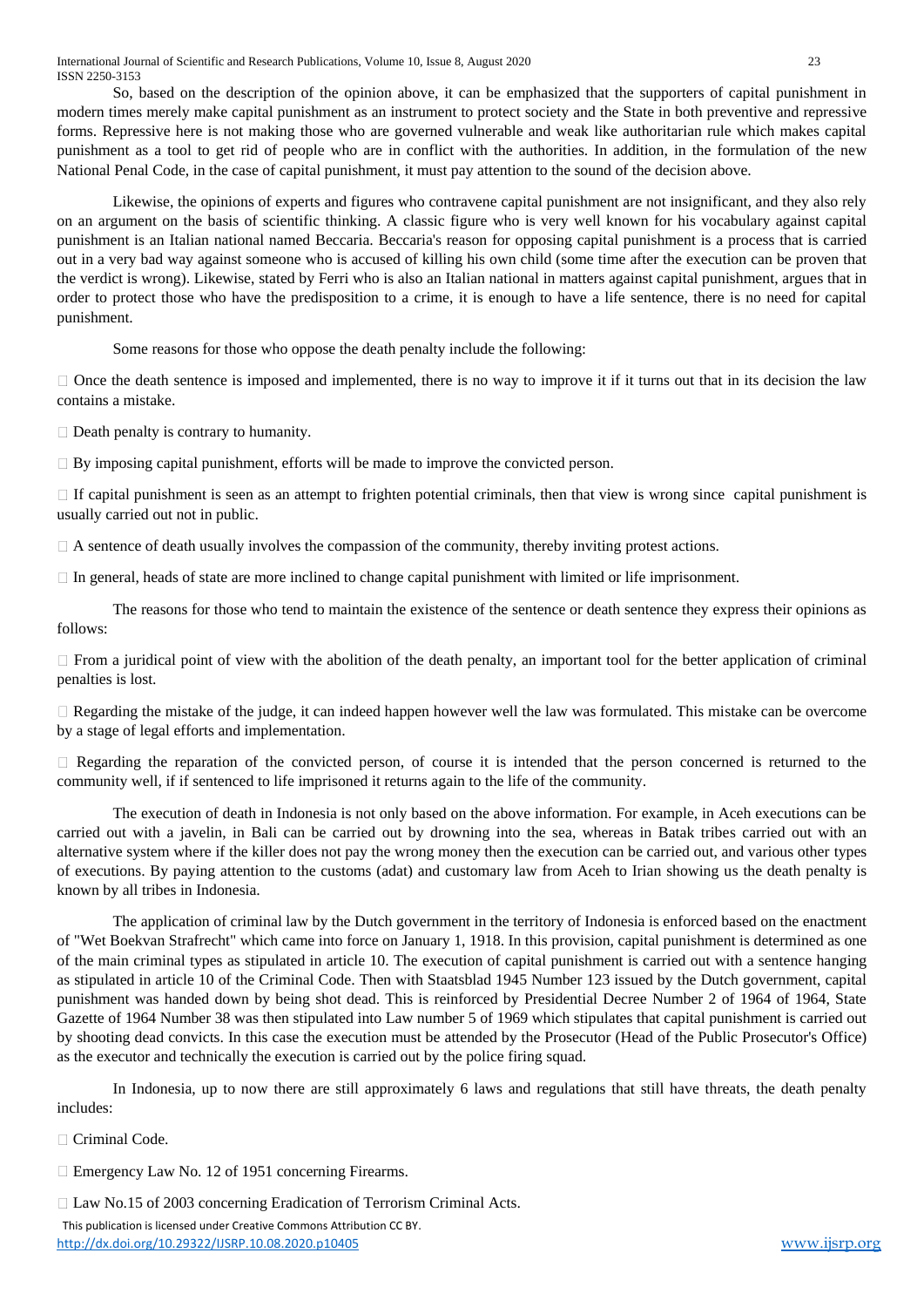□ Law No. 26 of 2000 concerning Human Rights Courts.

□ Law No.35 of 2009 concerning Narcotics.

 $\Box$  Law No.5 of 1997 concerning Psychotropics.

It is worth noting that the execution of executions of death row inmates must be carried out after the court decision handed down is legally binding and the convicted person has been given the opportunity to submit a pardon to the President. The execution can be carried out first through fiat executives (President's approval). So it is clear here that capital punishment is basically and should be used as the ultimate means of punishment and can only be used against people who cannot be trained anymore and are felt to endanger the lives of the wider community and even the state.

Apart from the pros and cons above, there are also many debates among legal observers in Indonesia about capital punishment cases, many of them think that capital punishment needs to be carried out because of the existence of capital punishment is an attempt to negate people who can no longer be repaired and with the death penalty, the obligation to maintain them with imprisonment is also lost, so it can be concluded that the death penalty can reduce individuals who are not responsible for their actions. But many also consider capital punishment to be incompatible with the culture of Indonesian society because it is deemed to deviate from humanitarianism and deviate from human rights principles, because individuals who are counter to the death penalty assume capital punishment does not because individuals who contravene capital punishment assume capital punishment is not in line with the meaning of the crime itself which considers the crime is a rehabilitation of individuals who have committed a crime so that they can become better individuals without any forced loss of life, so the interpretation of the definition of criminal it is evident that the existence of capital punishment is contrary to the meaning of the crime itself. But, actually the death penalty is a good rule and is the result of thought of the punishment of the ancestors who have used the death penalty to resolve severe criminal cases and individual cases which have not been able to be corrected morally.

In the criminal law, it may include the death penalty but it is still in discussion whether the death penalty will be included as the main criminal or vice versa, as said by Prof. Sudarto that if criminal law is to be involved in efforts to overcome the negative aspects of community development / modernization and crime prevention, it should be seen in the overall relationship of criminal politics or social environment and must be guided by the integral of national development.

In other policies of Indonesian criminal law, a criminal act must be interpreted according to the actions and environment of the community and the suitability of the sentence imposed on the perpetrators of the crime, in fact the prison sentence is also a severe crime because it has robbed and narrowed the individual independence of the criminal will but deprivation of independence sometimes does not produce a deterrent effect must be followed up with other crimes. That is the reason why capital punishment is still enforced in Indonesia because of crimes that may not be worth the sentence if measured by imprisonment alone.

According to Joko Sriwidodo (2019), there are several reasons why capital punishment is abolished. First, capital punishment is considered contrary to human rights. Second, people who are sentenced to death in fact carry out two types of crimes at once namely imprisonment and capital punishment. This is because in the period of waiting for the implementation of the death penalty, the convict is languishing in prison. Third, if there is an error in the death sentence and the convicted person has been executed, then it is no longer possible to correct the mistake. There are several countries which until now have not abolished capital punishment - including Indonesia - having an argument: First, there is not a single religious teaching that forbids the imposition of capital punishment. Second, in criminal doctrine, if the crime committed has an extraordinary impact and there is no opportunity to correct the perpetrators then the death penalty can be imposed to eliminate the perpetrators. Third, capital punishment serves as a general preventive or general prevention of crime.

#### **3.2 Death Penalty from the perspective of Human Rights**

There are several articles in the UDHR that do not allow the death penalty, including as follows.

a. Article 3 "Everyone has the right to life, liberty and personal security". The most extreme form of violation of the right to life is killing or injuring one's physical or spiritually from a person or group. The death penalty clearly violates this article, where the person sentenced to death has been deprived of his life, his independence, his personal security. However, the death penalty is a punishment that violates the right to live for humans as God's creatures. Can be seen many people who have been sentenced to death, including corruptors in China, Saddam Hussein, or others. But as in the case of Rwanda and Yugoslavia, perpetrators of human rights violations were only rewarded with a maximum sentence of life imprisonment, because the death sentence in modern times has begun to be abandoned by countries in the world, although there are still some countries that still carry it out in various ways, such as hanging, shot , and injected. However, the way of the death penalty still injures oneself and takes the right of life from someone.

b. If capital punishment is reviewed according to the International Covenant on Political Civil Rights, namely Article 6 paragraph (1), every human being has the right to life. This right must be protected by law. No human being may be hastily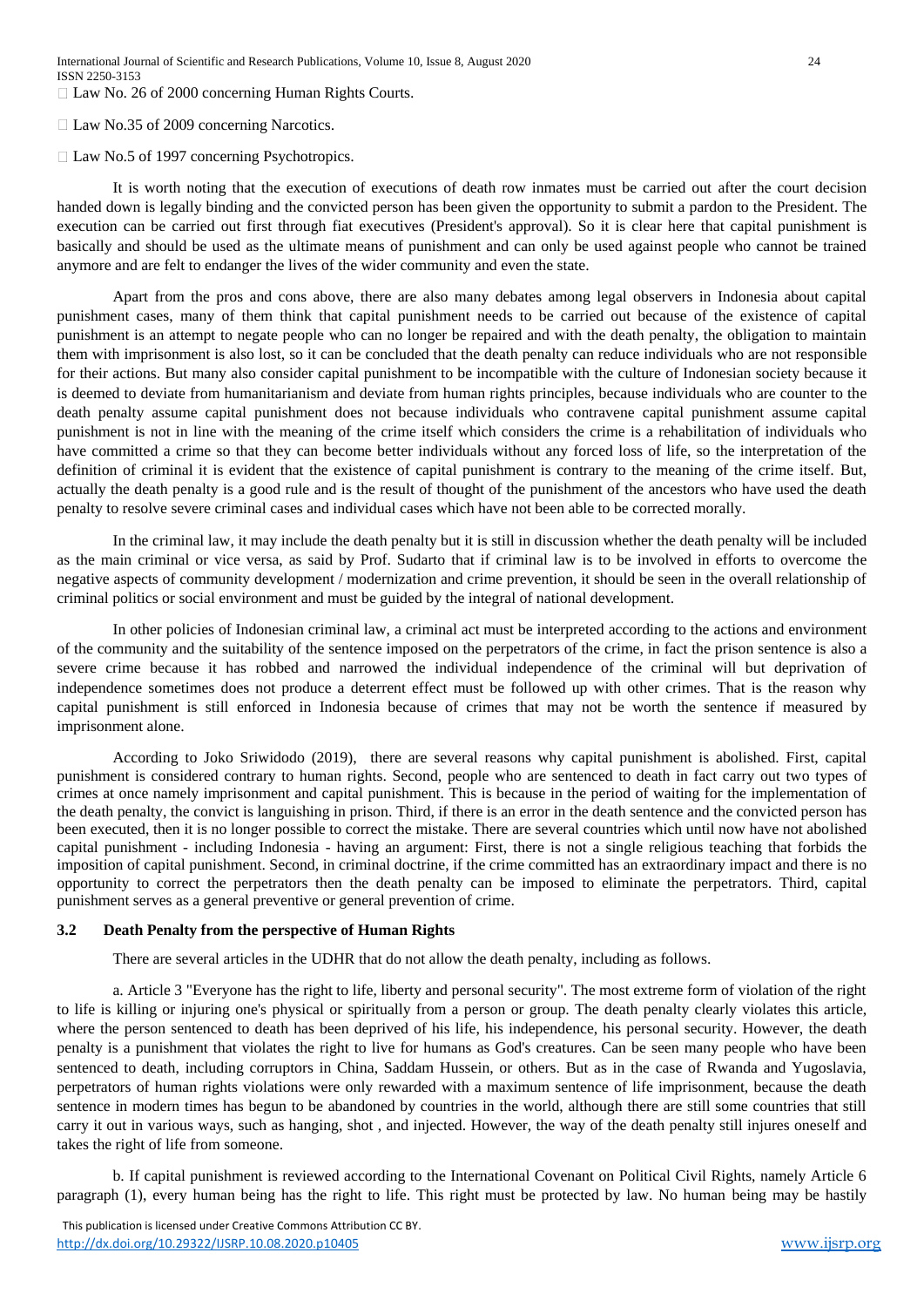deprived of his life. As it is explained in Article 3 of the UDHR that the execution of death has violated Article 6 paragraph (1), executions basically cause physical pain and deprivation of the right to life of a person, and this is contrary to Article 6 paragraph (1) of the ICCPR and Article 3 of the UDHR. Although many countries have not abolished the death penalty including Indonesia, China and the Iraqi state have not abolished the death penalty, the problem is the lack of fulfilment and clear regulation of the implementation of the criminal penalties both in the process of arrest and in carrying out hearings in trials, so that matters This is contrary to the concept of the rule of law where there is a clear regulation both equality before the law and also the existence of a free and impartial trial which implies an independent judicial power.

c. Article 6 paragraph (2) of the International Covenant on Political Civil Rights states that in countries which have not abolished the death penalty, decisions can be given only for the most serious crimes, in accordance with the law in force at the time the crime was committed, and without violating a provision of this Covenant and the Convention on the Prevention and Punishment of the Extermination (tribal) Crime of the Nation. This sentence may only be carried out with the final decision of the competent court. Furthermore Article 6 paragraph (4) of the International Covenant on Political Civil Rights stipulates that a person who has been sentenced to death must have the right to request forgiveness or leniency. Amnesty, forgiveness, or relief of the death penalty can be given in all chapters. In this case, according to the description above, the author tries to argue that in implementing the death penalty it needs to pay attention to several aspects, namely, philosophical, sociological, and juridical aspects.

In addition to the regulation of basic rights, namely the right to life regulated in the DUHAM which in this case is linked to the death penalty, there are exceptions to the exercise of that right, namely by having an in-depth understanding of the existence of denotable rights, namely in the first case "a public emergency which threatens the life of nation "can be used as a basis to limit the implementation of basic freedom rights, with the condition that the state of the emergency (public emergency) must be officially announced (be officially proclaimed), is limited and should not be discriminatory. This is stipulated in a limitative manner in the International Covenant on Civil and Political Rights, in Article 4 paragraph (1) of the ICCPR, states that in a state of emergency that threatens the life of the nation and the existence of such an emergency has been officially announced, States parties to this Covenant can take efforts that deviate from their obligations under this Covenant, insofar as this is demanded by the emergency situation, provided that these efforts do not conflict with the obligations of the states' parties under international law, and do not violate.

Legal debate over the validity of capital punishment departs from the regulations above, which on the one hand still recognize capital punishment and the other side recognize the right to life. For those who reject capital punishment, the opinion that capital punishment is legally unconstitutional, because it is contrary to the constitution. In the order of the laws and regulations in Indonesia, every regulation that is below must not conflict with the one above it. The law that contains the death penalty is contrary to the constitution which recognizes the right to life. Because the constitution in the Indonesian legal system is higher than the law, the death penalty in the law must be amended. Pros and cons of the application of the Death Penalty in Indonesia broadly conical into two major sections as we have mentioned in the background above.

Parties who do not approve of the application of the death penalty, then recommend what is called conditional capital punishment be an alternative if the state still applies the death penalty. Therefore, the death penalty can be carried out under certain conditions. So the death penalty is applied as a last resort to protect the public. In addition, recommendations are also directed that the government be firm. The legal process is slow and tends to drag on to create feelings of pity and compassion among the people towards those who are sentenced to death. Although on one hand there is an assumption that the long legal process is an attempt to provide an opportunity for death row inmates, but this condition unwittingly actually has a side of legal uncertainty for death row inmates.

Although capital punishment still adheres to several national legal products, it seems to be believed if the application of the death penalty is clearly in violation of the 1945 Constitution of the Republic of Indonesia as the highest positive legal product in the country. Article 28A of the 1945 Constitution (Second Amendment) has stated that everyone has the right to live and has the right to defend his life and life. Meanwhile Article 28I paragraph (1) of the 1945 Constitution (Second Amendment) states that the right to life, the right not to be tortured, the right to freedom of thought and conscience, the right to religion, the right not to be enslaved, the right to be recognized as a person before the public, and the right not to be prosecuted based on retroactive laws is a human right that cannot be reduced under any circumstances.

From human rights studies, it may be considered that capital punishment is a crime that would deviate from human rights because it takes an individual's right to independence and takes an individual's right to have a life, but actually all of that if measured by a crime, the crime is sometimes appropriate, but also does not rule out the possibility all of these have the opposite impact on the determination of the death penalty, which means that Ham itself is the right of every individual who is inherent from within the individual from birth to stand and live independently which causes capital punishment not in accordance with human rights.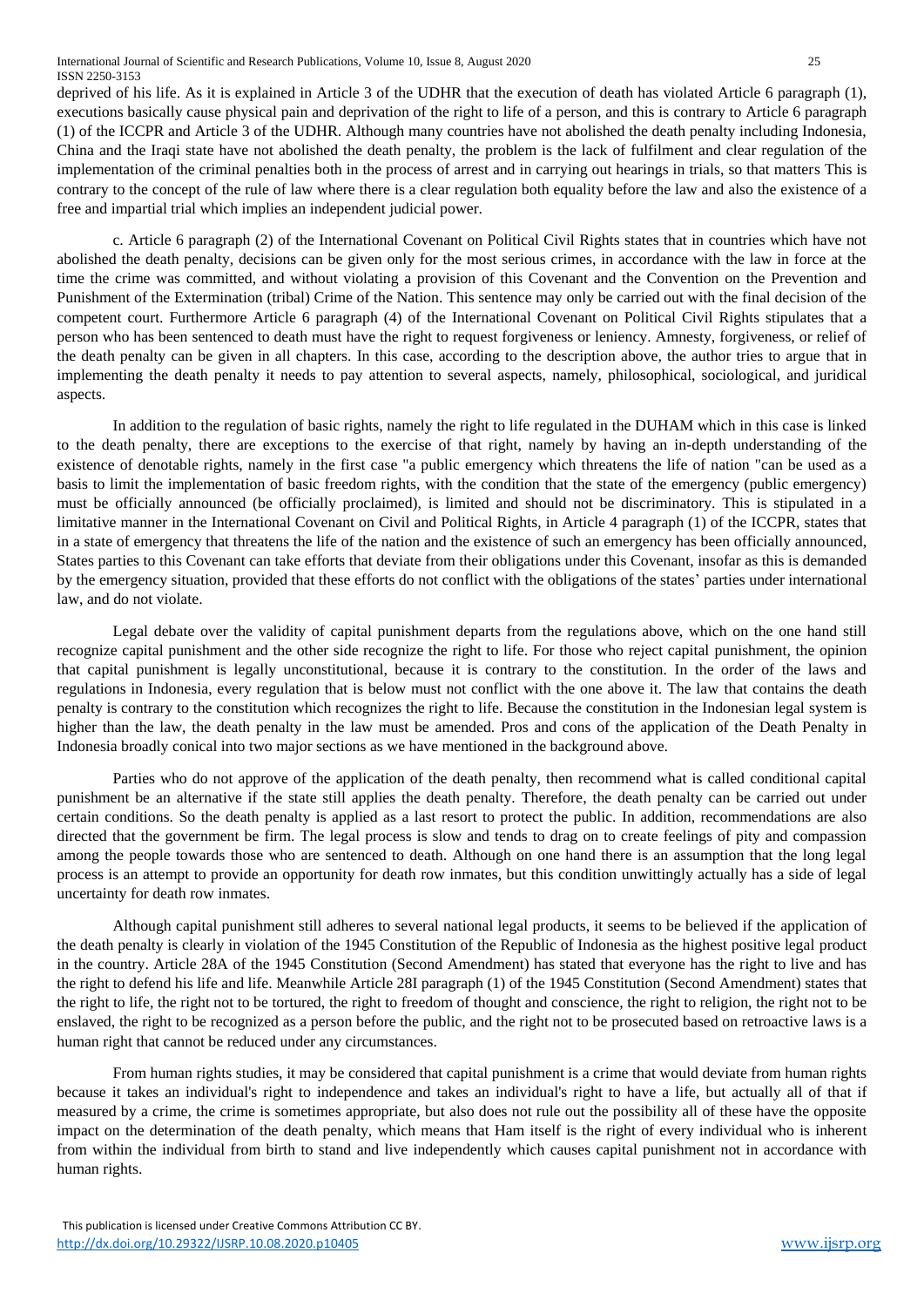The requirements of the rule of law are that there is a separation of powers and can be controlled by the authorities of the government, and have an independent or independent judge for citizens, who should be able to resolve problems between citizens by the norms of society and decide on a criminal offense and gross human rights with humane, because judges are functionally the most important element in law enforcement in Indonesia and decide cases fairly and appropriately, while capital punishment is a decision that is not in line with the norms in Indonesia.

At the international level this type of criminal offense is prohibited to be imposed on the convicted person. The United Nations (UN) encourages the elimination of the application of this type of crime based on the Universal Declaration of Human Rights adopted on December 10, 1948, by guaranteeing the right to life and protection against torture. Likewise, the guarantee of the right to life is contained in Article 6 of the International covenants on Civil and Political Rights (ICCPR) adopted in 1966 and ratified by Law Number 12 of 2005 concerning Ratification of the ICCPR. The Indonesian criminal law system seeks to release capital punishment outside the main criminal offense, by regulating it as an alternative criminal. Capital punishment is no longer the first basic criminal offense, but instead becomes a special criminal offense.

Respect about capital punishment (capital punishment) in Indonesia as a country that has the philosophy of the Pancasila until now is a discussion that can cause problems (between the pros and cons), because there are still many among the legal experts who question this because partly because of differences and reviews. For those who reject the death penalty, capital punishment is considered contrary to Human Rights (HAM). Their struggle, for example, can be seen in the change in the status of the death penalty listed in the draft new Penal Code, which will be submitted for adoption by the House of Representatives. Article 66 of the Draft Penal Code states that capital punishment becomes a specific primary crime and is threatened by alternatives to other basic crimes [\(http://dickyputraarumawan.blogspot.com/2015/02/v-behaviorurldefaultvmlo.html?m=1\)](http://dickyputraarumawan.blogspot.com/2015/02/v-behaviorurldefaultvmlo.html?m=1).

The criminal offense is carried out by shooting the convicted person to death and not carried out in public. Imprisonment is considered to take someone's life rights. Whereas everyone has the right to live and has the right to defend his life and lives (Article 28A of the 1945 Constitution). Among those who reject the death penalty, it considers that capital punishment is not in harmony with the development of human rights. All countries have the concept of upholding human rights, and Indonesia as part of the countries in the world must participate in realizing human rights. According to them the formal legal regulation of human rights in the Republic of Indonesia should Indonesia have left the death penalty. Human rights, especially the right to life, are stated as non-denotable rights. This is stated in Article 28 I paragraph (1) and Article 28J paragraph (2) of the 1945 Constitution, Article 4 of Law Number 39 of 1999 concerning Human Rights.

We also need to know that until June 2006 only 68 countries were still implementing the practice of the death penalty, including Indonesia, and more than half the countries in the world had abolished the practice of the death penalty. There are 88 countries that have abolished the death penalty for all categories of crime, 11 countries abolished the death penalty for the category of ordinary criminal crimes, 30 countries carried out a moratorium (de facto not applying) the death penalty, and a total of 129 countries carried out abolition (abolition) of the punishment die.

But positively, the application of capital punishment in Indonesia is still widely decided by judges. As an example of the case of the murder of Sisca Yofie, the culprit was Wawan, who was convicted by the Supreme Court through his verdict on 11 November 2014 from life imprisonment to capital punishment [\(http://id.wikipedia.org/wiki/hukuman\\_mati\)](http://id.wikipedia.org/wiki/hukuman_mati). The consideration is the actions of the accused against the victim in a sadistic way and to provide a deterrent effect and so that the community respects the right to life of others ( [www.hukumonline.com\)](http://www.hukumonline.com/). The Attorney General will carry out the executions of 5 people sentenced to death in 2014, and 20 people in 2015. President Jokowi rejected the petition for clemency submitted by 64 convicted to die in drug cases. Finally, the death penalty was carried out against the drug kingpin Fredy Budiman (Kompas, Rabu, 10 Desember 2014).

Currently there are 274 death row inmates who have not been executed. The delay in execution of 274 death row inmates may have been caused by the desire of the Indonesian government to abolish capital punishment in the main criminal code in the Criminal Code, as stated in the draft of the new Criminal Code. However, the death penalty for drug convicts is reasonable, considering that they take many other people's rights and even take many others' lives. For this reason too, President Joko Widodo answered protests over the death penalty, he said that every day 50 of our young generation die from drugs. If it is calculated a year 18,000 people (who die from drugs). See,<http://m.harnas.co/2015/04/29/eksekusi-mati-bukan-eksekusi-ham>

# **4. CONCLUDING NOTES**

The implementation of capital punishment in Indonesia was initially carried out according to the provisions in article 11 of the Criminal Code, which was later amended by the provisions in S. 1945: 123 which entered into force on 25 August 1945 and for the provisions of its implementation in detail are explained in Law No. 2 (PNPS) 1964. Whereas in the conclusion of the Constitutional Court in the material review of Law No. 22 of 1997 concerning Narcotics to the 1945 Constitution states: "Provisions of Article 80 Paragraph (1) letter a, Paragraph (2) letter (a), Paragraph (3) letter a; Article 81 Paragraph (3) letter (a); Article 82 Paragraph (1) letter a, Paragraph 2 (letter) a and Paragraph (3) letter a in the Narcotics Law, as long as those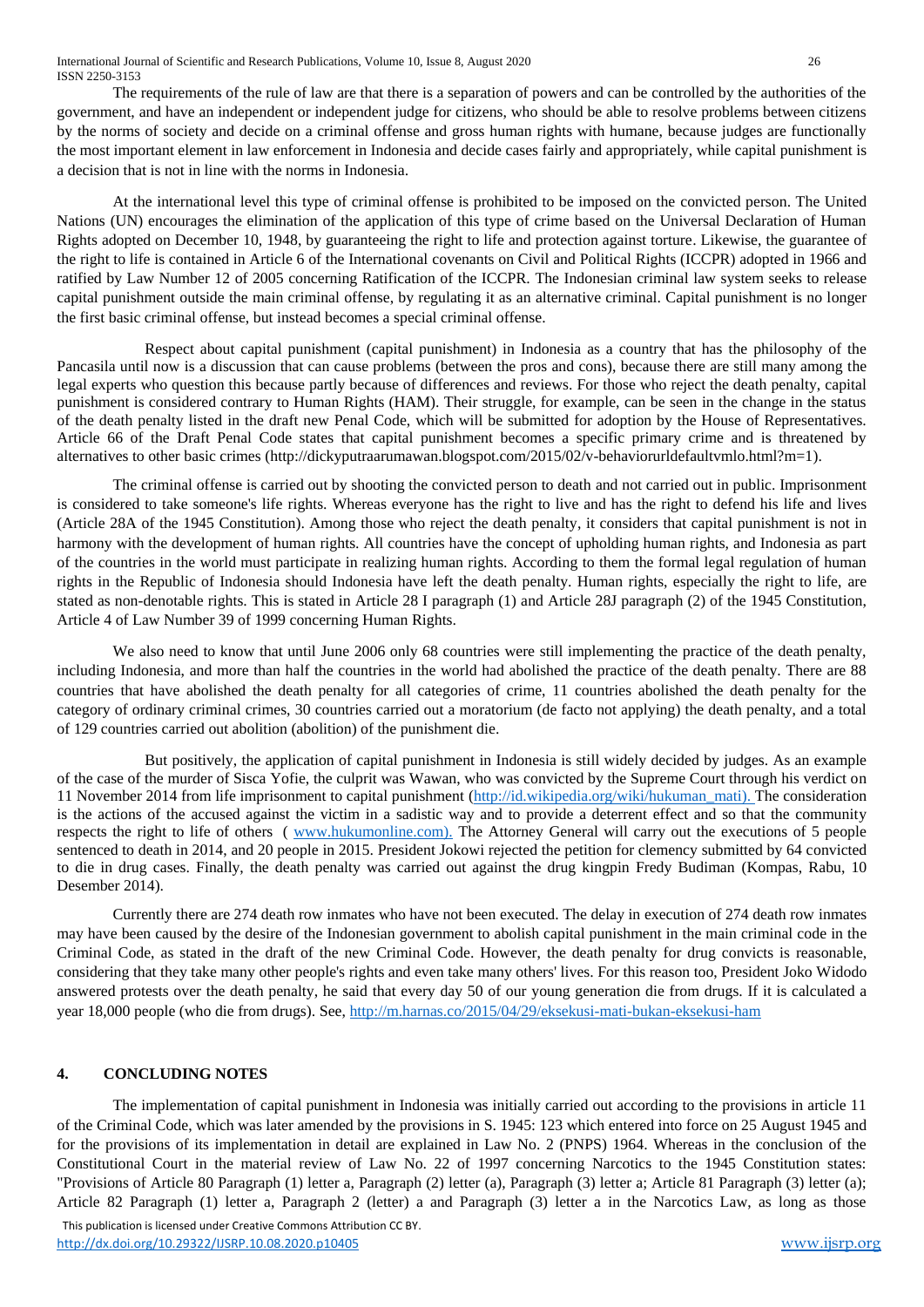International Journal of Scientific and Research Publications, Volume 10, Issue 8, August 2020 27 ISSN 2250-3153

concerning the threat of capital punishment, do not conflict with Article 28A and Article 28I paragraph (1) of the 1945 Constitution ", meaning that capital punishment does not contradict the Indonesian Constitution.

Capital punishment according to human rights must be seen in the provisions of the Universal Declaration of Human Rights (UDHR), which in the UDHR there are several articles that do not allow the death penalty, namely; Article 3 of the UDHR, Article 6 paragraph (1), (2) and (4) ICCPR. Whereas in Article 3 of the DUHAM it is said that "every person has the right to life, independence and personal security", as well as regulated in ICCRP article 6 paragraph (1) reads "in every human being inherent the right to life, that right must be protected by law . No human being may be hastily deprived of his life ". Whereas in the constitution of the Republic of Indonesia it is stipulated in article 28A which states that "every person has the right to live and has the right to defend his life and life" and article 28I paragraph (1) which states that "the right to life, the right not to be tortured, the right to freedom of thought and conscience, religious rights, the right not to be enslaved, the right to be recognized as a person in public, and the right not to be prosecuted on a retroactive basis are human rights that cannot be reduced under any circumstances ".

In the implementation of capital punishment, there are many parties who are pros and cons, those who are pro argued that the death penalty does not violate human rights because the perpetrators have violated the human rights of victims and human rights of the community. The severity of the allegations regarding capital punishment violating human rights is considered as a one-sided statement that does not see how the human rights of victims of the crime are violated. While those who contra emphasis their view that the death penalty is considered to violate human rights because the revocation of the right to life of a person who is actually a right is highly respected and no one can revoke it. Therefore, the death penalty must be abolished in existing legislation. It is because of the pros and cons that this is likely to delay the execution of 274 death row inmates today. In the sense that the death penalty controversy lies in violating or not violating its human rights, while the death row inmates are people who have violated the human rights of others.

#### **REFERENCES**

Arief, Barda Nawawi, 2005, *Bunga Rampai Kebijakan Hukum Pidana*, Bandung, PT. Citra Aditya Bakti.

--------------------------, 2010, *Kebijakan Hukum Pidana*, Jakarta: Prenada Media Group, cetakan ke 2.

Azra, Azyumardi, 2003, *Demokrasi, HAM dan Masyarakat Madani,* Tim ICCE UIN Jakarta.

Amelia Arief, *Problematika Penjatuhan Hukuman Pidana Mati Dalam Perspektif Hak Asasi Manusia dan Hukum Pidana*, Jurnal Kosmik Hukum, Vol.19 No. 1 Januari 2019.

Atet Sumanto, *Kontradiksi Hukuman Mati di Indonesia Dipandang dari Aspek Hak Asasi Manusia. Agama dan Para Ahli Hukum*, Jurnal Perspektif, 9(3), 2004.

Ayub Torry Satriyo Kusumo, *Hukuman Mati Ditinjau Dari Perspektif Hukum dan Hak Asasi Manusia Internasional*, Koleksi Pusat Dokumen ELSAM.

Effendi, Mansyur, 1994, *Dimensi/Dinamika Hak Asasi Manusia Dalam Hukum Nasional dan Internasional*, Jakarta, Ghalia Indonesia.

Eva Achjani Zulfa, *Menakar Kembali Keberadaan Pidana Mati (Suatu Pergeseran Paradigma Pemidanaan Di Indonesia)*, Jurnal Lex Jurnalica, 4(2), 2007.

Hamzah, Andi, 1985, *Pidana Mati di Indonesia*, Jakarta: Ghalia Indonesia, cetakan ke 2.

Hamzah Andi & A. Sumangelipu, 1985, *Pidana Mati di Indonesia di Masa Lalu, Kini dan di Masa Depan*, Jakarta, Ghalia Indonesia.

Kaelan, M.S., 2002, *Filsafat Pancasila; Pandangan Hidup Bangsa Indonesia*, Yogyakarta, Paradigma.

Levin, Leah, 1987, *Hak Asasi Manusia – Pertanyaan dan Jawaban*, Jakarta, Pradnya Paramita.

Marzuki, Peter Mahmud. 2008, *Penelitian Hukum.* Cet2. Jakarta: Kencana.

Moeljatno. 1993. *Asas-Asas Hukum Pidana*, Jakarta: Rineka Cipta.

Muhammad, Abdul Kadir. 2004. *Hukum dan Penelitian Hukum.*Cet. 1. Bandung: PT. Citra Aditya Bakti.

M. Abdul Kholiq, *Kontroversi Hukuman Mati dan Kebijakan Regulasinya dalam RUU KUHP (Studi Komparatif Menurut Hukum Islam)*, Jurnal Hukum, 14(2), 2007.

Muladi, 2004, *Kapita Selekta Sistem Peradilan Pidana*, Semarang, UNDIP.

 This publication is licensed under Creative Commons Attribution CC BY. <http://dx.doi.org/10.29322/IJSRP.10.08.2020.p10405> [www.ijsrp.org](http://ijsrp.org/) Poernomo, Bambang, 1976, *Asas-Asas Hukum Pidana,* Jakarta: Ghalia Indonesia.